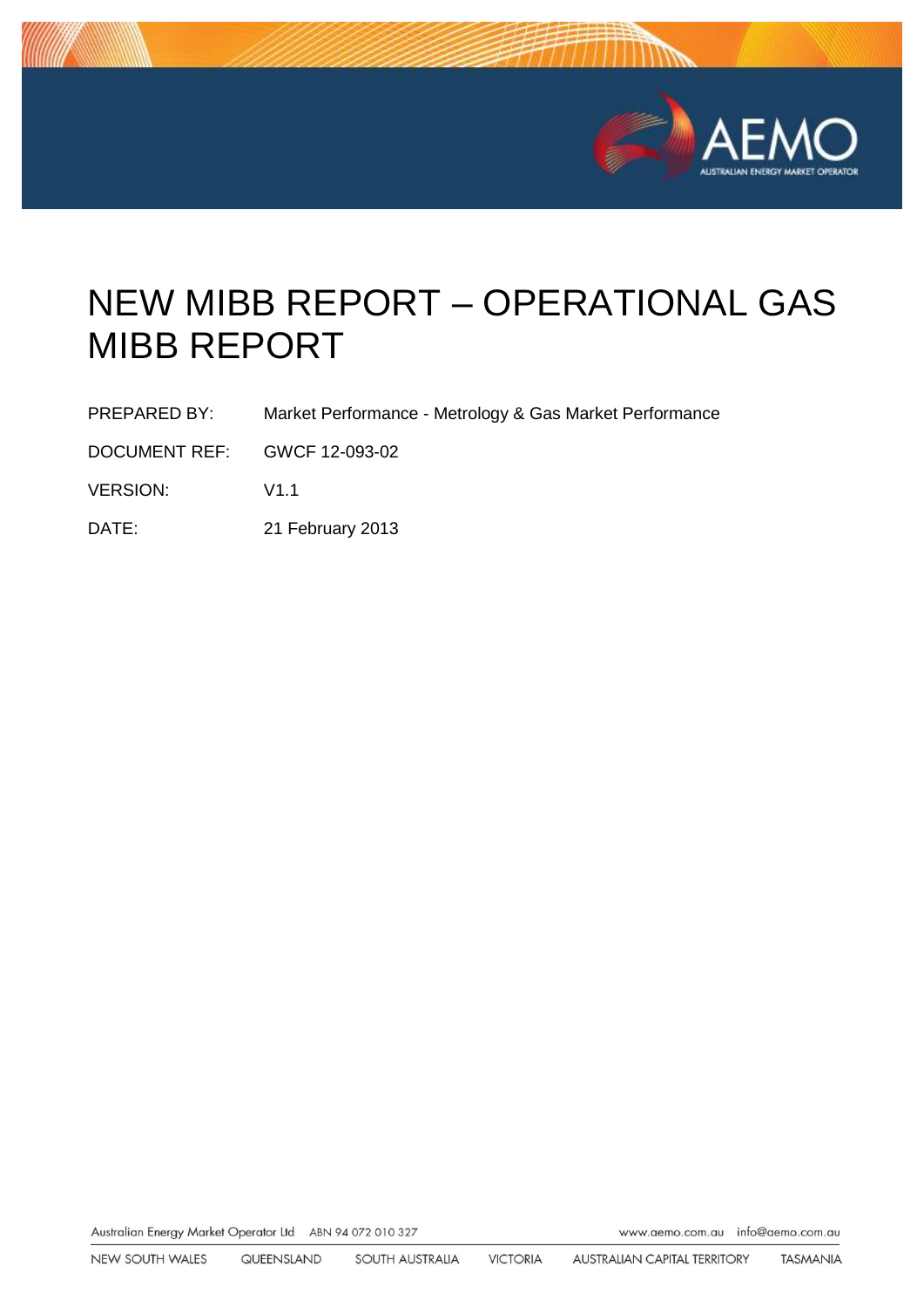# **Summary Sheet**

## **1 Executive summary**

At the GWCF on 17 April 2012 AEMO agreed to propose a new MIBB report containing compressor fuel use by gas day and heating value zone. The details of both GJ and standard cubic meters (KSCM) are to be updated after any revisions.

The purpose of this paper is to seek GWCF feedback, and endorsement of the new MIBB report design.

# **2 Risk Consideration**

The new MIBB report is required by March 2013 at the latest.

# **3 Financial Consideration**

The cost of implementing the report is estimated as \$15,000 which is covered by AEMO's existing budget.

## **4 Addressing Market Objectives**

By publishing this MIBB report, Market Participants will have ready access to operational gas data.

# **5 Consultation Undertaken**

As per the discussions held at the GWCF on 17 April 2012 and 22 May 2012.

## **6 Recommendations**

AEMO recommends that the GWCF review and approve the design and release of the above mentioned MIBB report on 22 May 2012.

# **7 Submitted By**

Neale Scott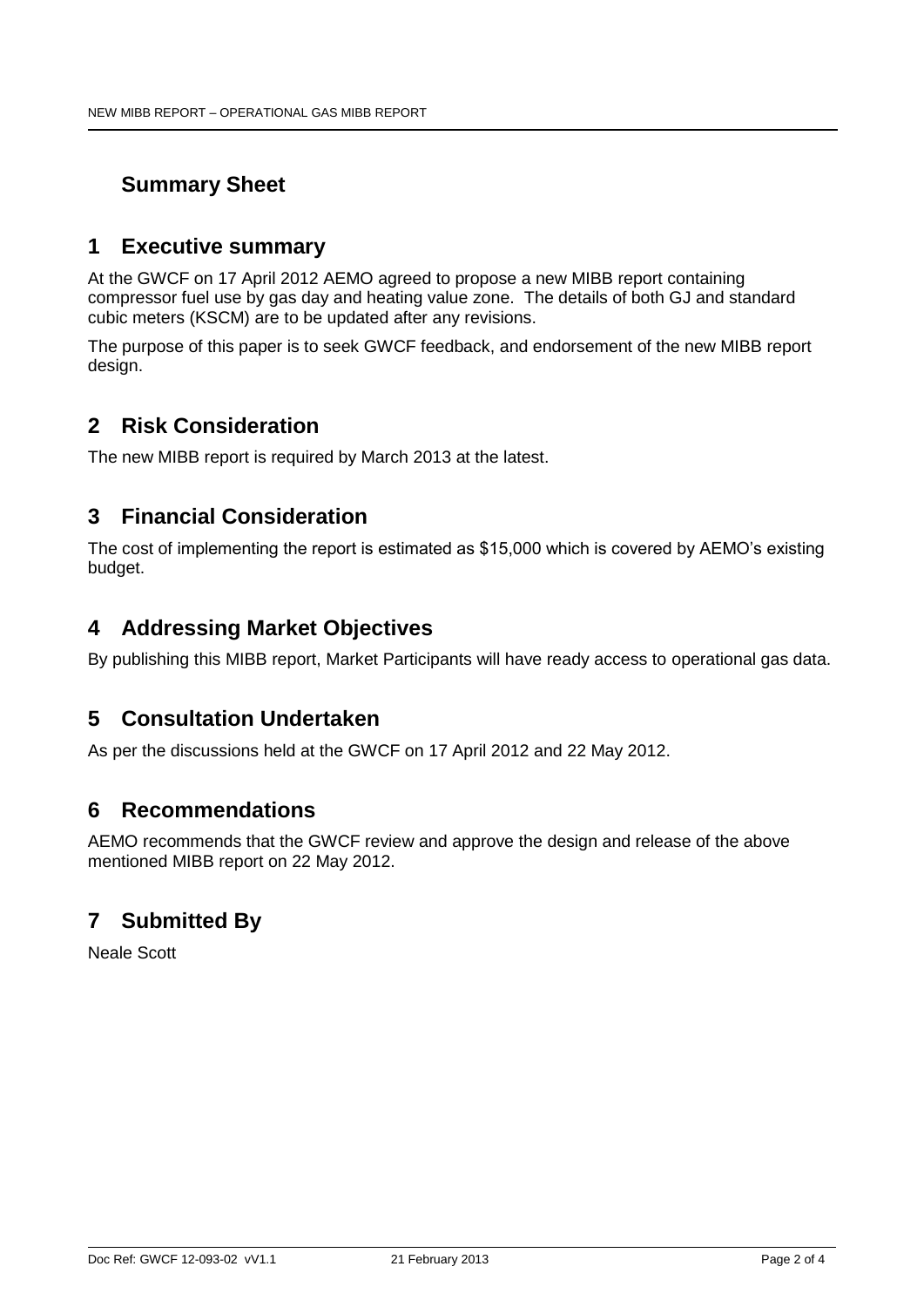### **INTxx Operational Gas**

| <b>Trigger Type</b>     | Time-Triggered |
|-------------------------|----------------|
| <b>Published</b>        | Dailv          |
| <b>Audience</b>         | <b>Public</b>  |
| <b>Output File Name</b> |                |

#### **Report Purpose**

This report is a comma separated values (CSV) file that contains details of operational gas (volumes in kscm and energy in GJ) by heating value.

#### **Audience Notes**

1. This report should be used in conjunction with the linepack report to determine market participant portion of operational gas.

#### **Content Notes**

- 1. Each report contains a rolling 13 months of data.
- 2. The report will contain the following:
	- gas date (refers to the date the record was current)
		- hv zone
	- hv zone desc
	- energy gj
	- volume
	- current date

#### **Data Content**

| <b>Name</b>  | Data Type     | <b>No</b><br><b>Nulls</b> | <b>Primary</b><br>Key | CQ | <b>Comments</b>                                          |
|--------------|---------------|---------------------------|-----------------------|----|----------------------------------------------------------|
| gas_date     | varchar 20.   | True                      | True                  | N  | eg 30 Jun 2007                                           |
| hy zone      | int.          | True                      | True                  | N  | Heating value zone id number                             |
| hy zone desc | varchar 254.  | True                      | False                 | N  | Heating value zone name                                  |
| energy_gj    | Numeric(18,9) | False                     | False                 | N  | Sum of Hourly energy (Gj) for gas<br>date                |
| volume       | Numeric(18,9) | False                     | False                 | N  | Sum of Hourly volume (kscm) for gas<br>date              |
| current date | varchar 20.   | False                     | False                 | N  | Date and Time Report Produced. eg<br>30 Jun 2005 1:23:56 |